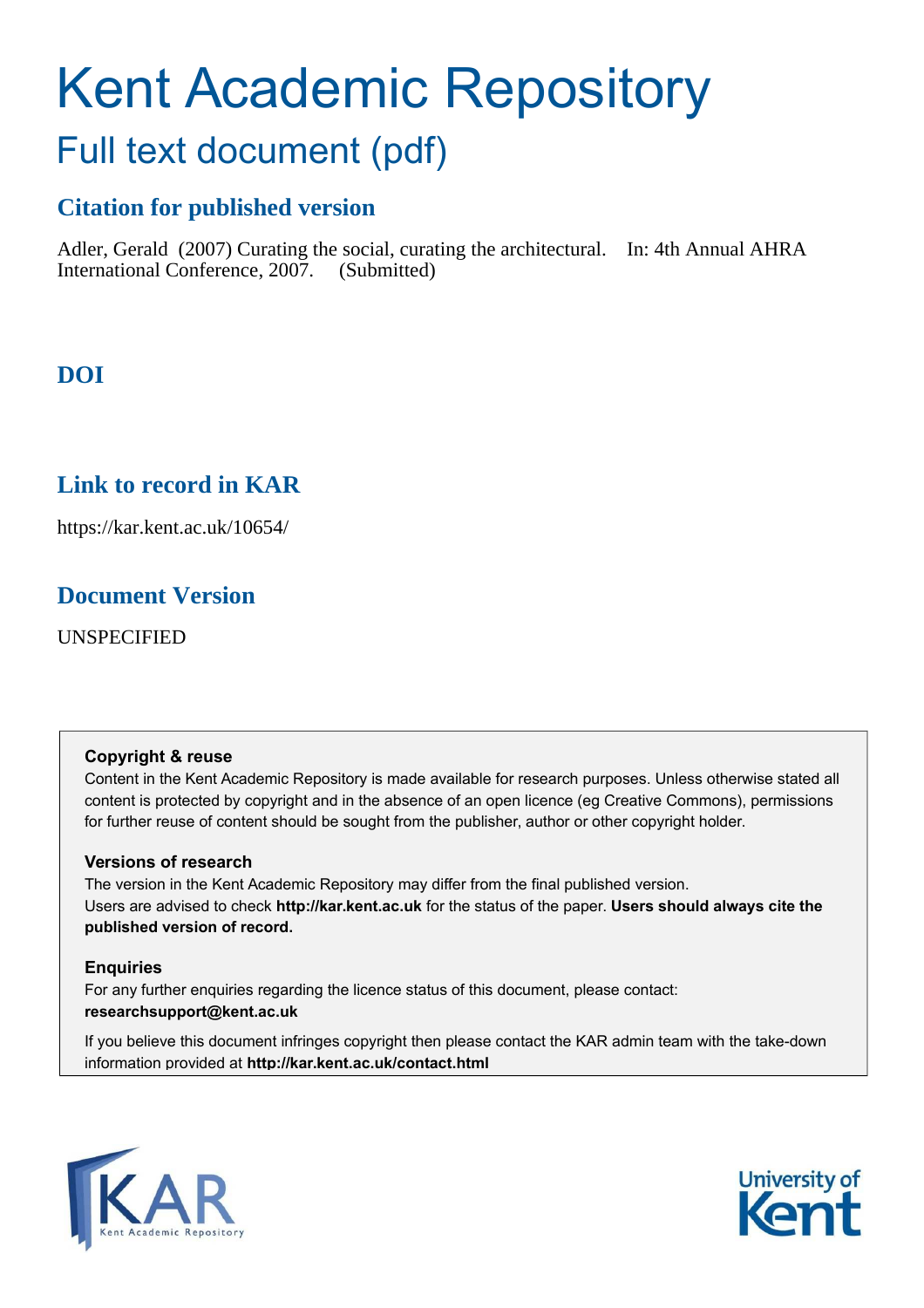#### **Curating the social, curating the architectural**

Dr Gerald Adler Kent School of Architecture University of Kent Marlowe Building Canterbury CT2 7NR

> In our rootless society, 'historic heritage' has become one of the master words of the media tribe. It refers at once to an institution and to a mentality.<sup>[1](#page-13-0)</sup>

Built works of architecture form vital aspects of our cultural heritage. However, the precise nature of what constitutes this heritage is called into question when it comes to considering buildings in their different physical, social, and cultural manifestations. Do we value, above all, a particular building's 'pure' architectural pedigree, or are its social and communal values paramount?

We have such a dichotomy in the way the visual arts are curated. In Trafalgar Square, London, the National Gallery admits into its canon 'approved' works of artistic merit, or minor works whose pedigree can be securely traced to renowned artists. Around the corner, the National Portrait Gallery aims to possess an image – painted, photographed, or sculpted – of anyone and everyone figuring in British public life. The quality of the portrait, in terms of any inherent artistic merit, is not the main criterion for its inclusion in the collection.

In terms of the built environment the reasons for preservation or conservation are more complex since buildings also possess real estate value, in addition to their architectural and social histories. (When ascribing value to an easel painting, we rarely consider the possibilities of re-using its canvas.) A building, of course, has an inherent monetary value, in addition to its embedded energy. If, however, this is less than the redevelopment value of its site, then a dearth of any inherent social, historical or architectural qualities will render it ripe for demolition.

#### **Curating buildings – defining the social, the historical and the architectural**

But first, back to basics. What do we mean by 'curating' buildings? Clearly this has something to do with building conservation, unless we are referring to that rarity, the collection of model buildings commissioned and built as an exemplar of a particular style or building type, such as the Weissenhofsiedlung (1927) in Stuttgart, or its conservative rival, the Kochenhofsiedlung (1933). Its other main meaning is the self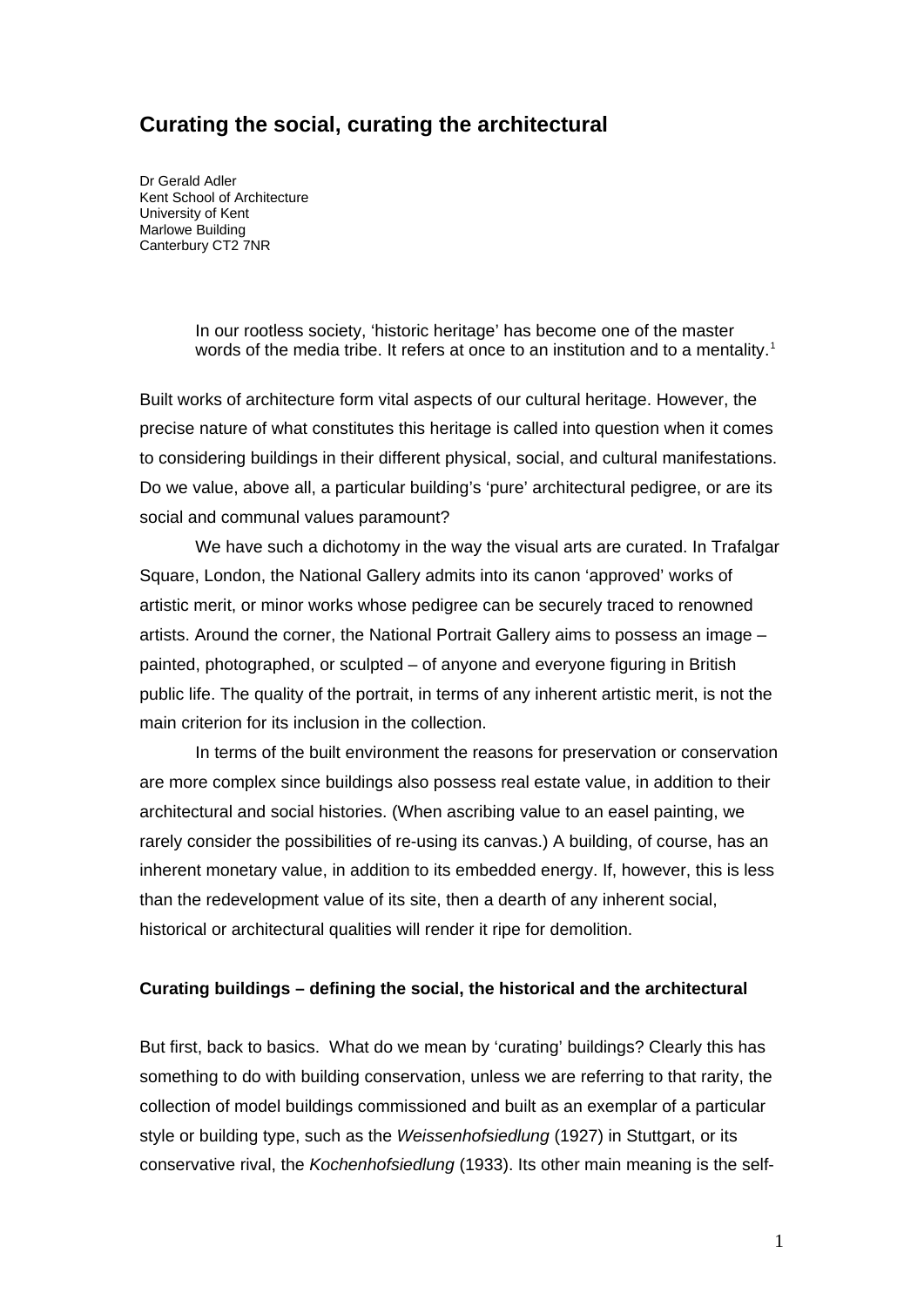conscious publication of an architect's oeuvre, or of individual buildings, ranging from the academic, such as Le Corbusier: oeuvres complètes or Tadao Ando: Complete Works, to the populist, such as 'Great Modern Buildings' published as full-colour posters in The Guardian newspaper in October 2007. I shall concentrate on the first meaning of curating, and shall examine the different, and sometimes conflicting, attitudes that prevail when deciding which buildings are worth conserving.

 If we restrict our attention to the curating of existing buildings we are faced with different kinds of values similar to those of the National Gallery and National Portrait Gallery mentioned above. At the start of the modern era over one hundred years ago it was the Viennese art historian Alois Riegl (1858-1905) who grappled with the problem in a systematic way. The French architectural historian, Françoise Choay (1925- ), makes explicit reference to the debt she owes him in her groundbreaking book The Invention of the Historic Monument. She begins her painstaking exploration of the history of building conservation with this definition of heritage:

Patrimoine: 'inherited property passed down in accordance with the law, from fathers and mothers to children'; in English: patrimony, inheritance, or, most closely, heritage. This elegant and very ancient word was originally tied to the familial, economic and juridicial structures of a stable society, rooted in space and time. Modified by a variety of adjectives (genetic, natural, historic) that have rendered it a 'nomadic' concept, it is now embarked on a new and much mediatised career.<sup>[2](#page-13-1)</sup>

Choay traces the parallel endeavours of French and British architects and writers to cherish the past, to appreciate heritage, and to deal practically with it. Such notables include Prosper Merimée, Victor Hugo, Eugène Viollet-le-Duc, John Ruskin, and William Morris. She regards as monuments structures that are designed to be regarded as monuments (the Albert Memorial in London is a good example), whereas historic monuments have their status imposed on them subsequently:

[...] the monument is a deliberate (gewolte) [sic] creation whose purpose is established a priori and at the outset, while the historic monument is not initially desired (ungewolte) [sic] and created as such; it is constituted a posteriori by the converging gazes of the historian and the amateur, who choose it from the mass of existing edifices, of which monuments constitute only a small part. Any object can be converted into an historic witness without having had, originally, a memorial purpose. Conversely, any human artifact can be deliberately invested with memorial function.[3](#page-13-1)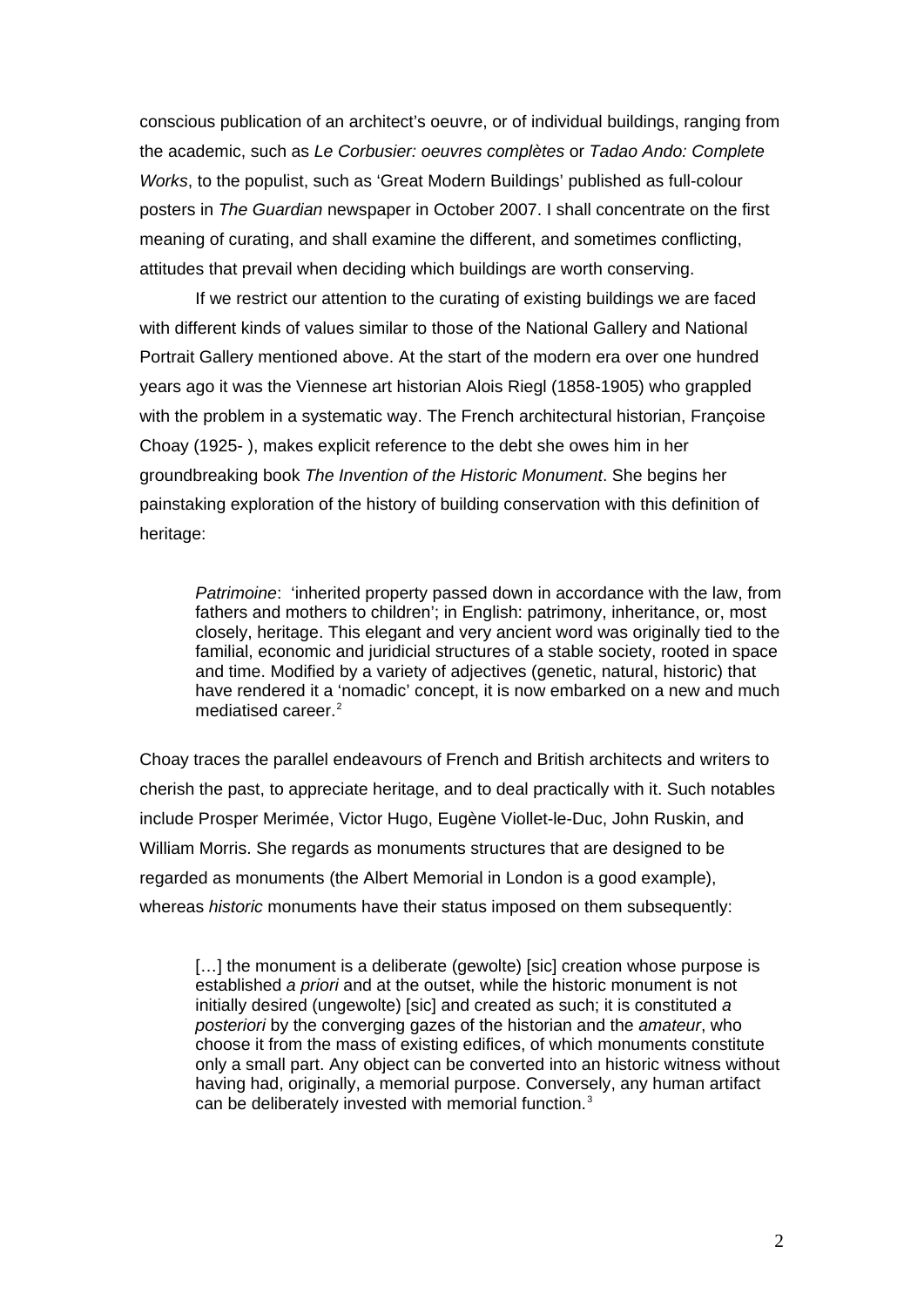The buildings of the German architect Heinrich Tessenow (1876-1950) with which I conclude fall into Choay's (and Riegl's) category of 'historic monument' and require 'unconditional preservation'.<sup>[4](#page-13-1)</sup>

For our purposes, Choay's account of how the conservation of historic monuments came to be institutionalised, in ways that are similar to the contemporary practice of 'listing' buildings, is of greatest interest. This so-called 'consecration phase', at the turn of the nineteenth century, is the historical location of so much that was to become pivotal in the development of modernist attitudes and poses; its dichotomies, many of which remain unresolved to the present day, underlie the design of Tessenow's projects which I give as examples at the end of this chapter. His projects for a Jewish philanthropic client have attained historic monument status for two reasons, the first aesthetic, by dint of being rare extant works of this architect, and the second social, since they are built examples of a unique instance of German-Jewish cultural life during Choay's 'consecration' period around the turn of the nineteenth century.

Riegl offered a new, 'scientific' perspective regarding the thorny problem of deciding which buildings are worth conserving. He had become president of the Austrian Commission on Historic Monuments in 1902. The following year his book Der moderne Denkmalkultus (The modern cult of monuments) was published.<sup>[5](#page-13-1)</sup> Riegl distinguished 'commemorative' (Erinnerungs-) from 'of the present-day' (Gegenwarts-) values. Commemorative values comprise 'age value' (Alterswert), 'historic value' (historischer Wert), and 'deliberate commemorative value' (gewollter Erinnerungswert).<sup>[6](#page-13-1)</sup> Riegl's 'present-day values' comprise materialist 'use values' (Gebrauchswerte) and 'art value' (Kunstwert). This final, transcendant, quality is further subdivided by Riegl to comprise, intriguingly, 'newness value' (Neuheitswert) and 'relative art value' (relativer Kunstwert). We are reminded of that feature of nineteenth-century aesthetic theory which sought dualities, such as Karl Bötticher's (1806-89) distinction between elements of buildings as being either Werkform (workform) or Kunstform (art-form). These distinctions, of course, underlie the American architect Louis Sullivan's most celebrated dictum 'form follows function'.

Riegl's distinctions enable us to come to conclusions about the value of buildings whose cultural meaning has changed. Do we, in curating such a building, privilege its 'architecture' possibly at the expense of its 'history', or vice versa? Time prevents me from discussing in detail one of Tessenow's last realised projects from the Weimar Republic, his remodelling of Karl Friedrich Schinkel's Guard House (1816-18) in Berlin. **(Fig.1)** The project is interesting in two respects. Firstly, it antagonised right-wing architects and critics associated with the Block (Paul Bonatz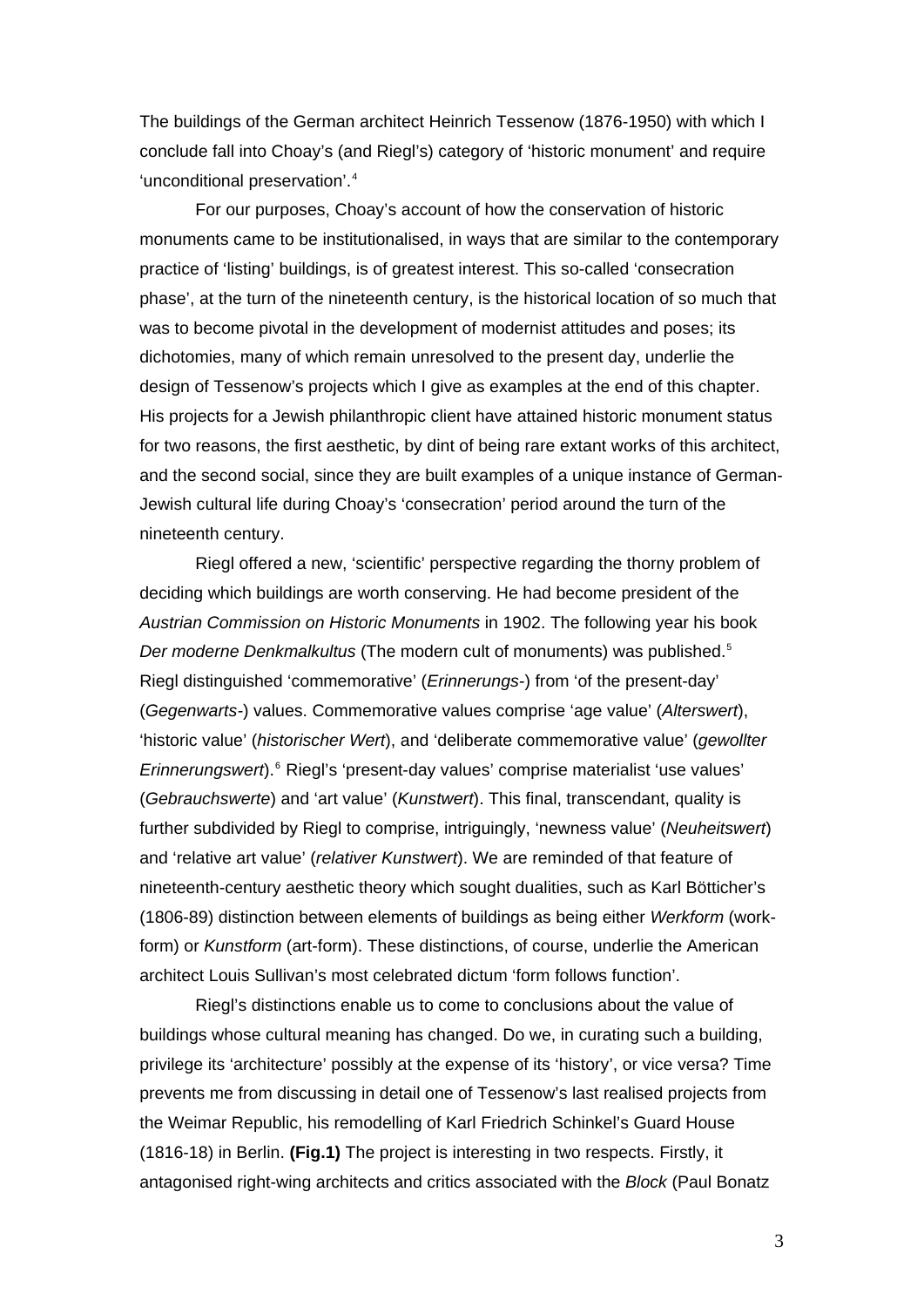(1877-1956), Paul Schmitthenner (1884-1972) et al.) while non-plussing those associated with the Neues Bauen, placing Tessenow in an invidious middle ground within an increasingly politicised environment. Secondly, the project marks the second in a series numbering four to date of the re-curating of the monument. Its third reincarnation came as the East German state's monument to the victims of fascism, whilst the latest remodelling casts it as a vaguely anti-war symbol, complete with its scaled-down Käthe Kollwitz statue of a nurturing mother. The point is that each successive German regime has sought to re-curate the monument in order to make sense of it within its altered political context.

#### **Current problems: Tessenow's 'Jewish' projects and their status within both architectural and social history**

Currently two minor buildings designed by Tessenow for a Jewish philanthropic foundation from the years immediately prior to the outbreak of the First World War are challenging conservationists and historians with similar questions as to the primacy of architectural form over more general cultural content. What should our response be towards buildings designed for a Jewish-German nationalist organisation as they fall into disrepair or face a conversion so radical that nothing may be left of their original nature? How do we distinguish a cultural and political heritage as distinct from a strictly architectural one? Perhaps, after close examination of the evidence we can find that there is, in fact, no dilemma and that the cultural and social is necessarily 'inscribed' in the architectural, and vice versa.

Wilhelmine Germany, united under Prussia in 1871, granted full emancipation to the Jews as Napoleon had done in France some seventy years earlier. However, the liberties granted to Jews gave rise to ever more vociferous anti-Jewish sentiments being aired. German anti-Semites voiced their concerns at the increasing presence of Jews, both in public life as Jews assumed ever more prominent roles in academia and commerce, and at the influx of Ostjuden from the Austro-Hungarian and Russian empires on Germany's eastern borders.

In October 1879 Wilhelm Marr (1818-1904) founded the Antisemiten Liga (League of Antisemites). His book Der Sieg des Judentums über das Germanentum (The Victory of Judaism over Germany) appeared in March 1879 and the subsequent Antisemitische Hefte which he began publishing the following year fanned the public outpourings of anti-Semitism within Germany.<sup>[7](#page-13-1)</sup> There were two prominent public figures leading Wilhelmine anti-Semitism: the pastor Adolf Stöcker (1835-1909) and the historian Heinrich von Treitschke (1834-96), and their agitation helped fuel the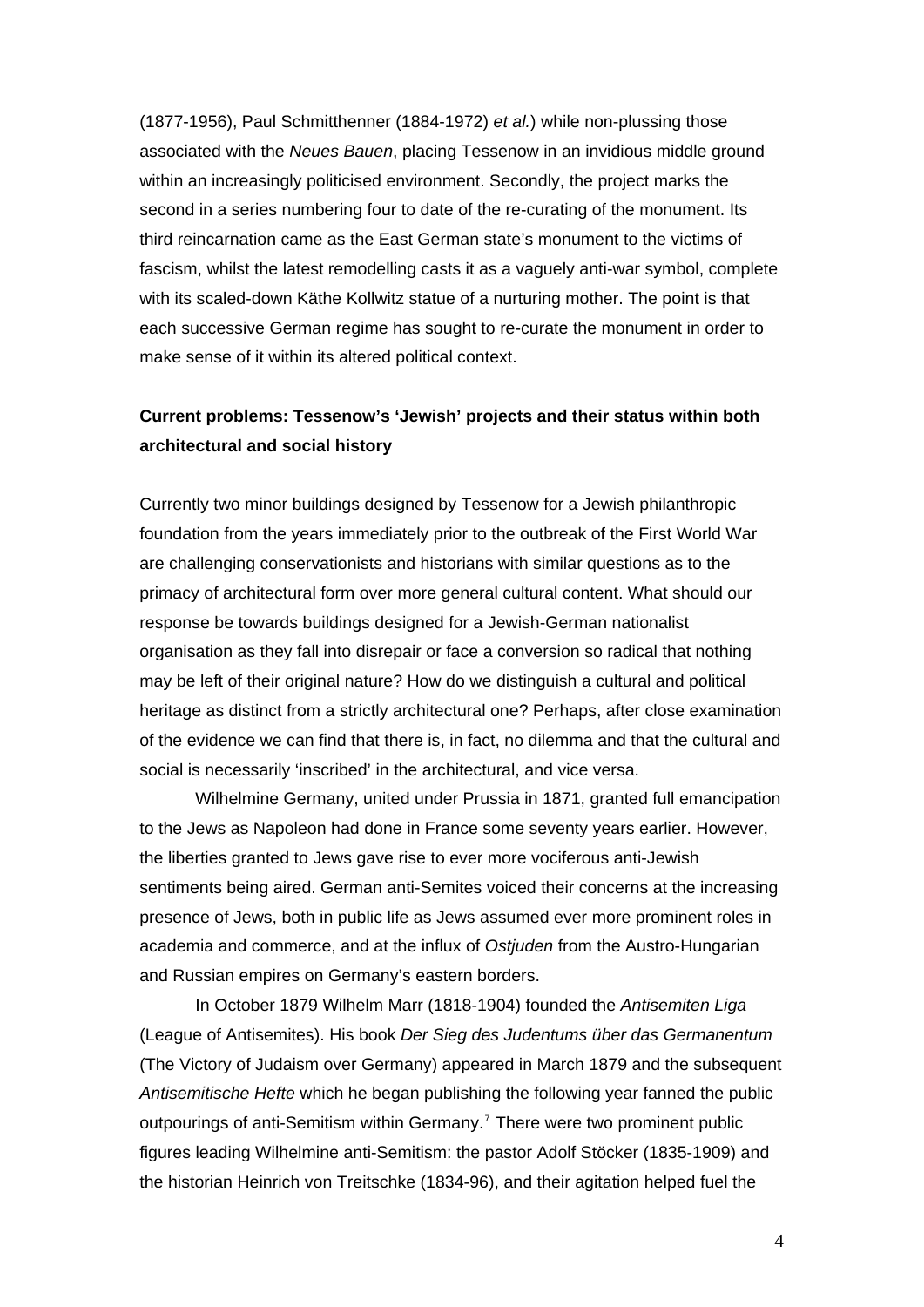infamous 'Berlin Movement' anti-Semitic petition of April 1881 which mustered 250 000 signatories (including those of 4 000 students). $8$  This was just four months after the formation of the openly anti-Semitic Verein deutscher Studenten (Union of German Students, founded 16 December 1880) whose statutes declared that '[t]he Association will form clubs that will accept full-time Christian students who attend higher institutions of learning in Germany'.<sup>[9](#page-13-1)</sup> Paragraph five added that '[i]t is forbidden to demand or accept satisfaction with a weapon from members of the Jewish race'.[10](#page-13-1)

The response of Jewish students to these anti-Semitic Burschenschaften (student associations) was to found their own German-Jewish associations, whilst amongst German Jewry at large two groupings arose to combat anti-Semitism. They were mutually antagonistic: the Centralverein deutscher Staatsbürger jüdischen Glaubens (Central Association of German Citizens of Jewish Faith; henceforth the CV) founded 26 March 1893, and the Zionistische Vereinigung für Deutschland (Zionist Union for Germany; the ZVfD) founded in 1897. The CV's response to the challenge of Zionism was 'for the Jews to assimilate as a national entity into the nations in whose midst they reside'.<sup>[11](#page-13-1)</sup> The Zionists, on the other hand, rejected assimilation and argued for the resettlement of Jews in Palestine.

One might suppose that progressive circles in Wilhelmine Germany were immune to the virus of anti-Semitism. The Reform movement (Reformbewegung) is a catch-all term covering all aspects of social, cultural and artistic reform in central Europe, ranging from vegetarianism and informal dress to garden cities and eurhythmics.[12](#page-13-1) However, anti-Semitism became associated with certain aspects of the Reform movement in Germany (as it did elsewhere in the Western world) and the editors of mass-circulation journals which were either sympathetic to its ideals or which actively promoted its aims were renowned for their anti-Semitic attitudes. Otto Glagau (1834-92) was the publisher of the magazine Die Gartenlaube between 1874 and 1875. This magazine (English: the arbour, or bower) was the leading journal of the rising middle class in Germany. Glagau wrote a series of articles labelling the Jews 'swindlers and financial racketeers'.<sup>[13](#page-13-1)</sup> His book Der Börsen und Gründungsschwindel in Deutschland (The Stockmarket and Foundation Swindle in Germany; 1877) contributed both to the growing tide of anti-Semitism, as well as to the beginnings of the garden city movement. The two were not such strange bedfellows as might first be imagined. The garden city movement was essentially anti-cosmopolitan, and sought to vacate the city and all its evils for the unsullied purity of the countryside.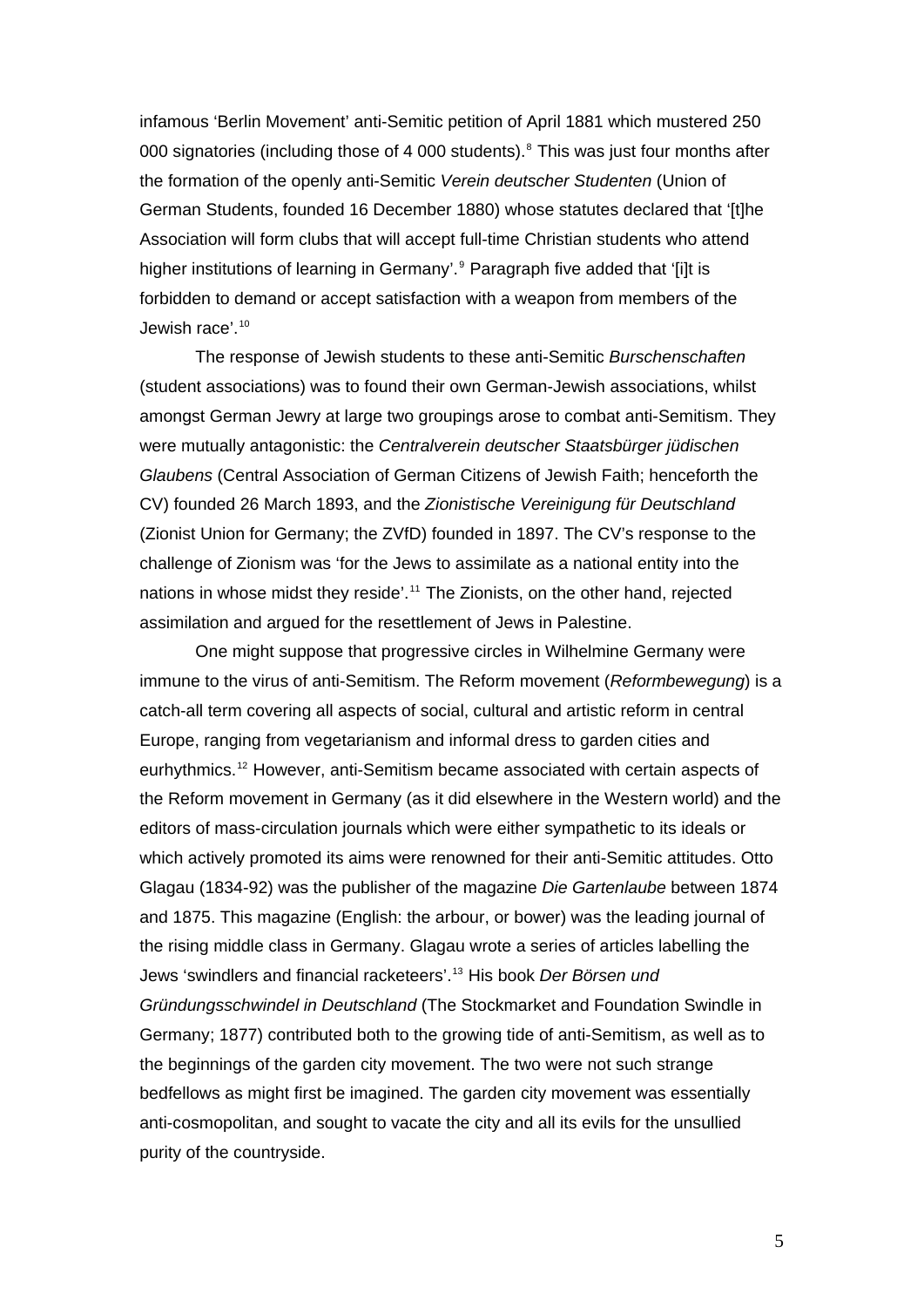If Die Gartenlaube represented the liberal middle-class, then Der Kunstwart was perhaps the most prestigious art journal published in Germany around the turn of the century. Its anti-Semitic editor Ferdinand Avenarius published an essay by the (Zionist) Moritz Goldstein in March 1912 entitled 'Deutsch Jüdischer Parnass' (German-Jewish Parnassus). In this essay Goldstein attacked those self-deluding Jews who believed they could assimilate into German society.[14](#page-13-1) The article reinforced the idea amongst circles of 'progressive' artists and intellectuals that the Jews were unable to integrate into society at large and should instead follow the path of Zionism in seeking a separate national existence in Palestine.

However, the great majority of German Jews remained loyal to the assimilationist Centralverein, and groups openly hostile to the aims of Zionism emerged. The dispute between the pro- and anti- Zionist Jewish camps came to a head in 1914 when over 500 Jewish notables signed a full-page advertisement in all the major German newspapers. According to the historian Jehuda Reinharz, this 'expressed their twofold fear: that Zionism had become powerful enough to attract German Jews and that Christians would identify the entire German Jewish community with the Zionists, thereby adding fuel to the anti-semitic arguments that Jews were a foreign body within the German nation'.<sup>[15](#page-13-1)</sup> It could therefore be said that the Centralverein represented the class aspirations and realities of the great majority of German Jews, and as such had no truck with 'getting back to the land', regardless of whether this was located in Palestine or in Germany.

There was, however, a minority of German Jews who were neither Zionist nor bourgeois. These were those disparate groups, broadly attuned to the aims of the Reformbewegung, whose aim it was to re-integrate German Jews into the German nation, into its Boden (soil), if not its Blut (blood). The particular aspect of the Reform movement that they stressed was its anti-cosmopolitan, 'back-to-the-land' philosophy. There had been attempts in the last decades of the nineteenth century to promote the assimilation of German Jews, not in the political sense but rather by returning Jews to trades and occupations which they had hitherto neglected (or from which they had been excluded). The Verein zur Verbreitung der Handwerke unter den Juden (Association for the Spread of Trades amongst the Jews) was founded in Düsseldorf in 1880. It established apprentices' homes there and in Cologne. Similar institutions were also founded in Berlin, but the most important foundation for accomplishing occupational reform was that created by Moritz Simon (1837-1905).

Simon was a prosperous Hanover banker. During a visit to America he had been moved by the poverty of the newly arrived Jewish immigrants and had resolved to take steps on behalf of occupational reform in Germany when he returned home.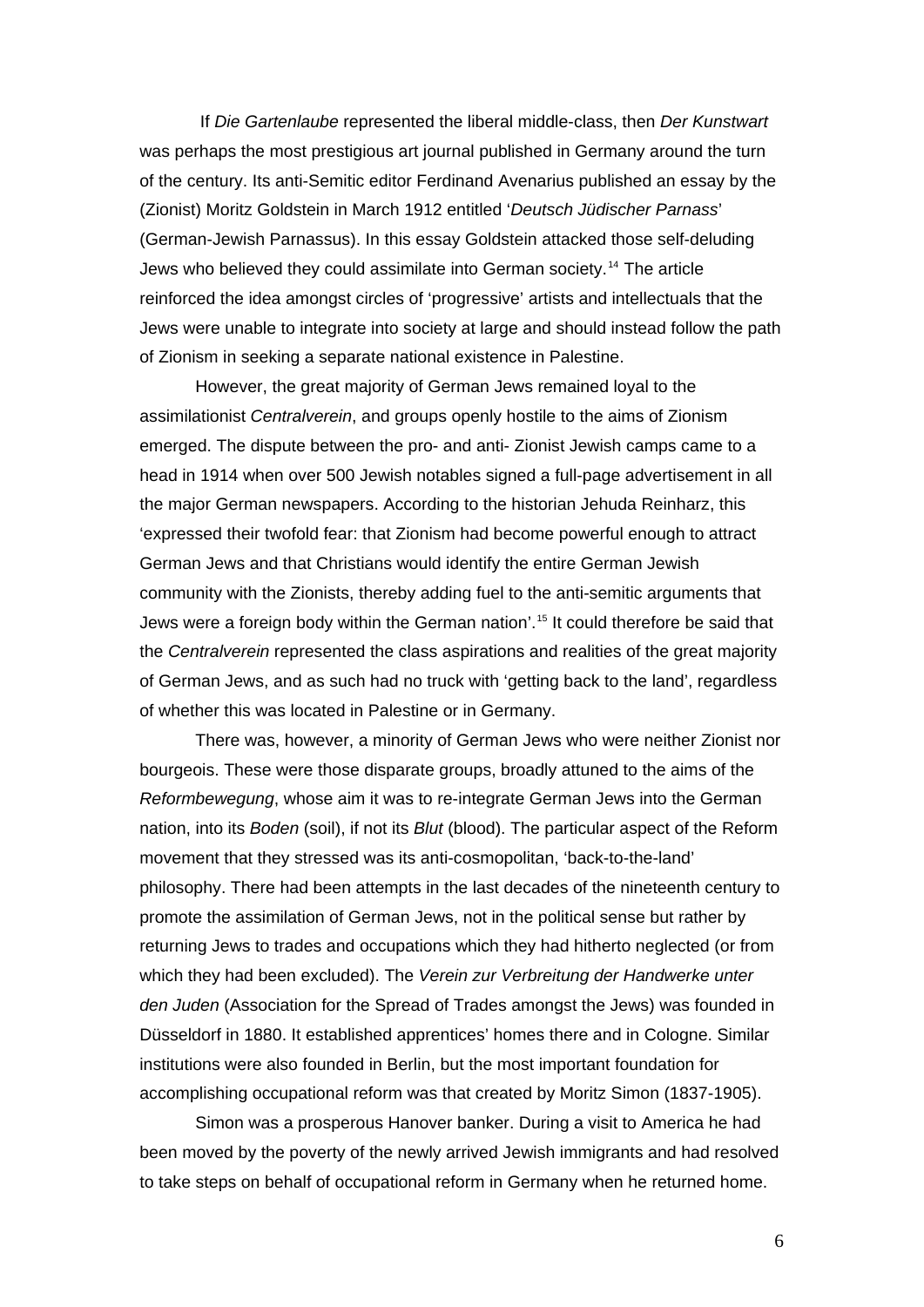After an attempt to introduce vocational training into the curriculum of the Jewish teachers' seminary in Hanover had failed, he and a few colleagues started the Israelitische Erziehungsanstalt (Israelite Educational Institute) for training Jewish youth in horticulture and manual skills at Ahlem, near Hanover, in 1893.<sup>[16](#page-13-1)</sup> He addressed the Centralverein in Berlin 1904. Its chairman, Maximilian Horwitz, 'emphasized the close relationship between his organization and the Verein zur Förderung der Bodenkultur unter den Juden Deutschlands'.<sup>[17](#page-13-1)</sup> (English: Association for the Promotion of Agriculture amongst the Jews of Germany)

Simon argued that 'a large part of those persons who now sympathize with the anti-Semites but are not themselves professional or racial anti-Semites will be healed of their prejudices as soon as they see how a number of Jews also participate in physically taxing labours'.<sup>[18](#page-13-1)</sup>

The story now becomes quite fascinating. Moritz Simon's Foundation, established after his death, was instrumental in setting up two institutions which furthered the Jewish-German Nationalist cause (as represented by the Centralverein). However, these institutions resembled, to all intents and purposes, Zionist training camps. Simon wanted a return to the Land, but for him the land was located in Germany, and not Palestine. The architectural and planning models his architect Tessenow chose were those of the Reform movement, a movement which had its own inherent anti-Semitic bias as I have indicated above. Simon wanted German Jews to relinquish their atavistic ghetto mentalities by returning to manual labour skills; the Zionists also wanted them to do so, but in Palestine. The bourgeois position of the Centralverein, on the other hand, sought primarily social advancement through the professions. In hindsight, of course, the aims of the Simon Foundation strike one as anomalous, brave, but ultimately doomed.<sup>[19](#page-13-1)</sup>

The Teachers' Training College at Peine (1911; also called the Simon Department for Horticulture and Manual Dexterity), and the Apprentices' Home for the Teaching Estate for Young Israelite Farmers in nearby Steinhorst were two projects executed by Tessenow between 1910 and 1913 on the instigation of the Simon Foundation to attract young Jewish men from their traditional sources of employment and 'return' them to the land.<sup>[20](#page-13-1)</sup> (Figs 2 and 3) The Simon Foundation sought to integrate German Jews with their Christian neighbours, and was not Zionist in intent but reformist and (German) nationalist, in the liberal, non-xenophobic sense of the word. The Simon family was acquainted with the Dohrns, who had been instrumental in commissioning Tessenow to design the Dalcroze Institute in Dresden-Hellerau. Having seen Tessenow's work at Hellerau and been recommended him by Wolf Dohrn (Tessenow's great patron who was effective in driving forward the

7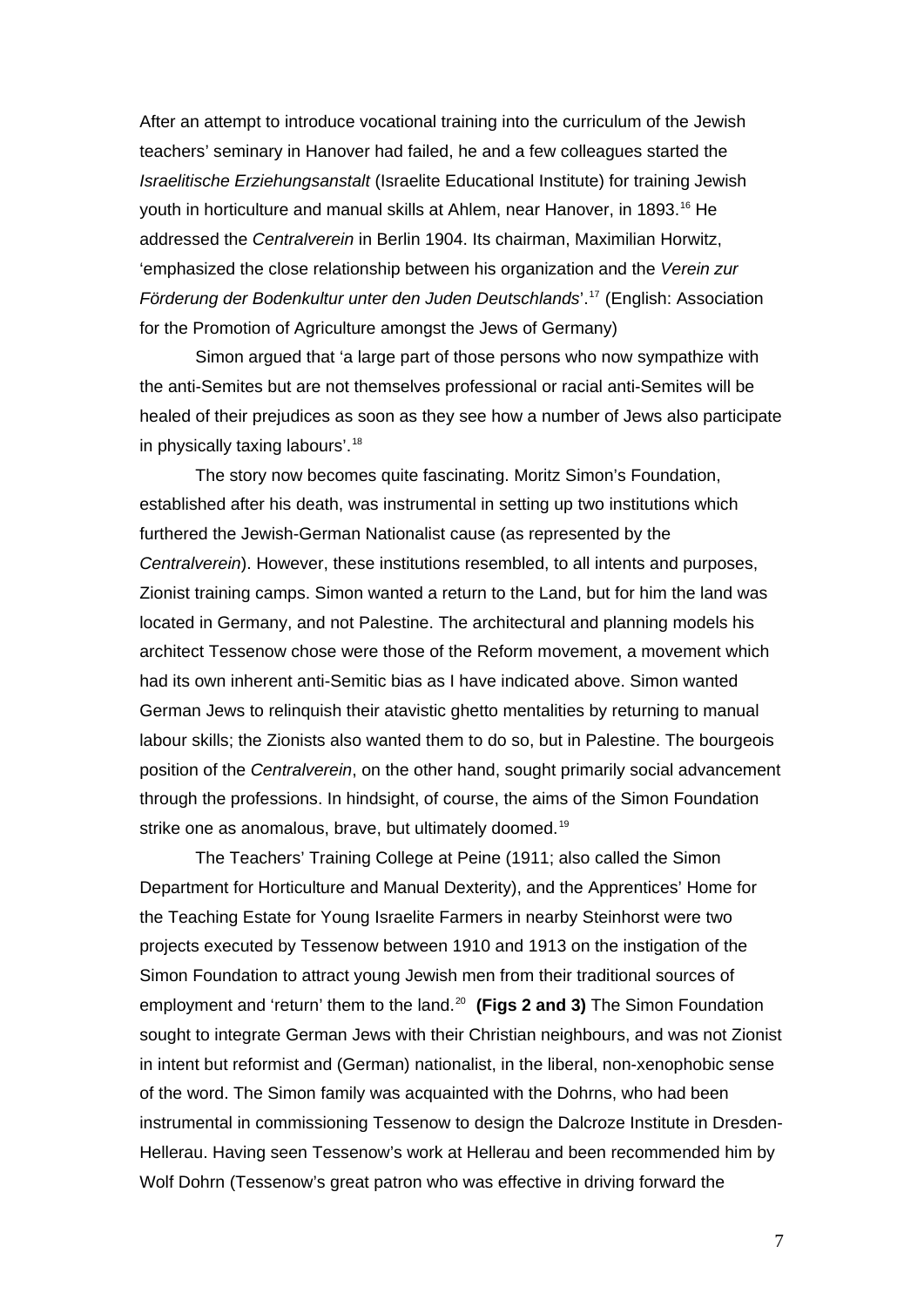building of the Institute), it decided to entrust the commission to him. Tessenow's scheme at Peine saw the realisation of an ideal agricultural community with striking formal similarities to the layout of the dance community at Hellerau.[21](#page-13-1) **(Fig.4)**

Tessenow's position between the engaged left-wing architects of the Neues Bauen and the conservative Block group may be viewed as a reflection of the Simon Foundation's 'utopian' aims of returning Jews to Germany's (as opposed to Palestine's) organic basis. Tessenow was sandwiched between the Block and the Bauhaus, and it was this apolitical stance which in the end fell foul of both polarities of German architectural practice in the late Weimar period. The strictly architectural qualities of Tessenow's work for the Simon Foundation are ascetic and refined, and the buildings manage to rise above purely local considerations of style without recourse to the bombast typical of much late Wilhelmine work. The Peine and Steinhorst buildings qualify as historic monuments in Choay's sense simply because they stand as remnants of German-Jewish life, having survived the Nazi interregnum. Their conservation is particularly relevant as they represent a poignant double memory of Reformist values in two respects: design and social change.

#### **Conclusion**

The questions raised here concern our attitude towards heritage. The historian Tristram Hunt, in his article 'A jewel of democracy', argues for our valuing the built heritage of radical history, in this case St Mary's church, Putney, which was the home of the famous Putney debates (1647) of the English Civil War. $^{22}$  $^{22}$  $^{22}$  There are finer late medieval parish churches in England, but few have the resonance of radical history in the same measure as Putney. To conclude with Francoise Choay, I was particularly inspired to write this piece after having read her essay on the Parisian suburb of Drancy, in which she debates the pros and cons of conserving its housing estate that served as France's main rounding-up point of prisoners, mainly French Jews, before despatching them to the east, to Auschwitz and the other camps.<sup>[23](#page-13-1)</sup> Should Drancy be conserved as a memorial? Choay sets out three criteria of assessment for such a site: its economic and use value, its historic value, and its memorial value. Her conclusion is that it can't both be a memorial, in the full sense of that word, and a place of daily life.

Memory can only be invoked there by excluding any utilitarian or daily function. You don't live on the battlefields of Verdun. You don't live in Auschwitz.<sup>[24](#page-13-1)</sup>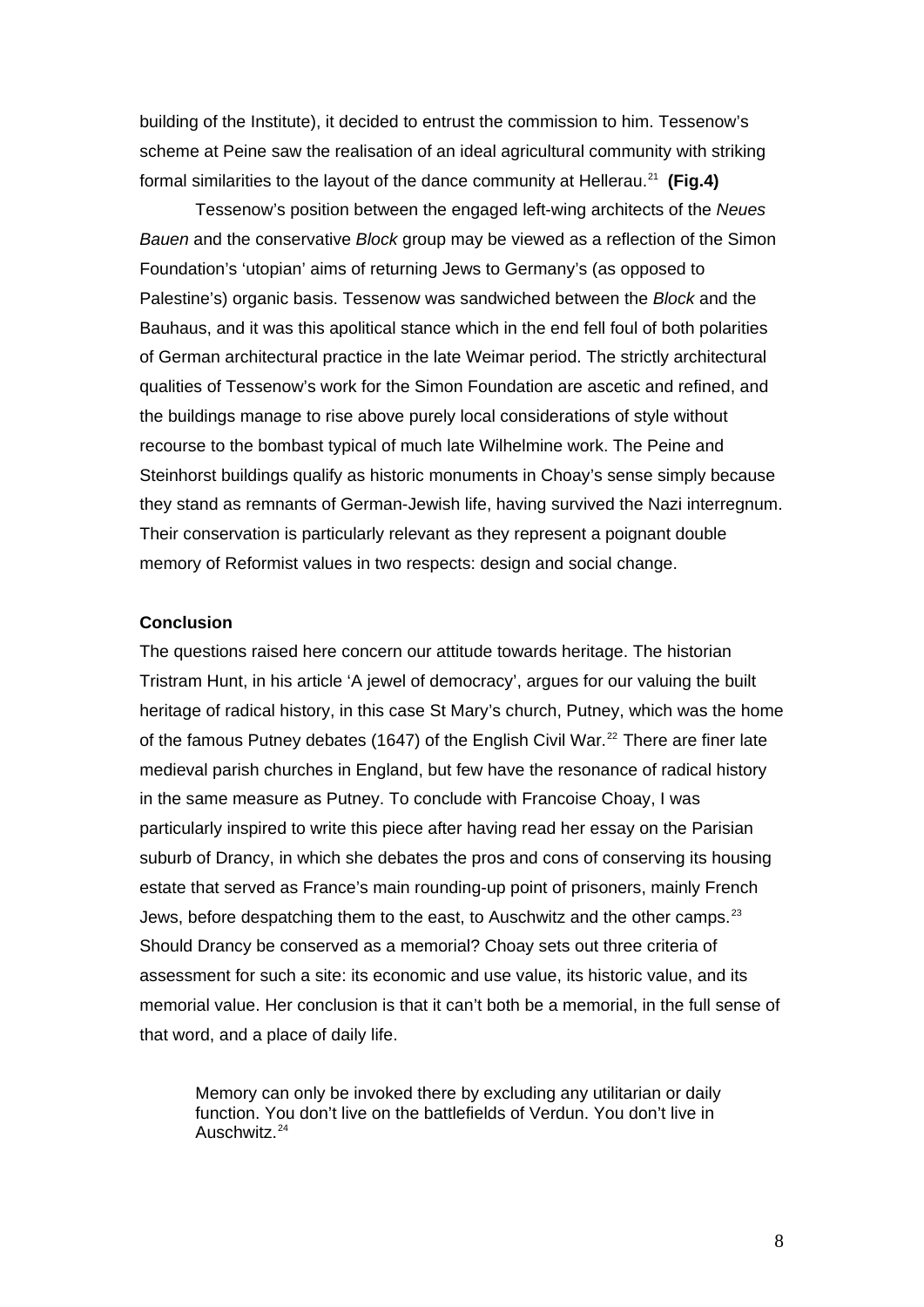The buildings designed by Tessenow at Peine and Steinhorst are different from Drancy since they bear the memory of a remarkably optimistic interlude in German history. What Germany has in the case of these buildings by Tessenow are rare examples of surviving buildings designed according to Reformist principles. What makes them virtually unique in terms of heritage is that their status as 'historic monuments', unlike the vast majority of Jewish sites in Germany and those parts of Europe which came under German occupation during the Second World War (including Drancy), bears witness to an extremely hopeful and positive episode in German-Jewish social and cultural life. Their conservation, which must involve the provision of meaningful contemporary uses for their locations and communities, is an absolute necessity.



#### **Fig.1**

Heinrich Tessenow, Remodelling of Schinkel's Neue Wache, Berlin-Mitte, (1930). Marco de Michelis, Heinrich Tessenow 1876-1950: Das architektonische Gesamtwerk (Stuttgart, DVA, 1991), p.308. Original source: Berlin, Institut für Denkmalpflege, Messbildarchiv.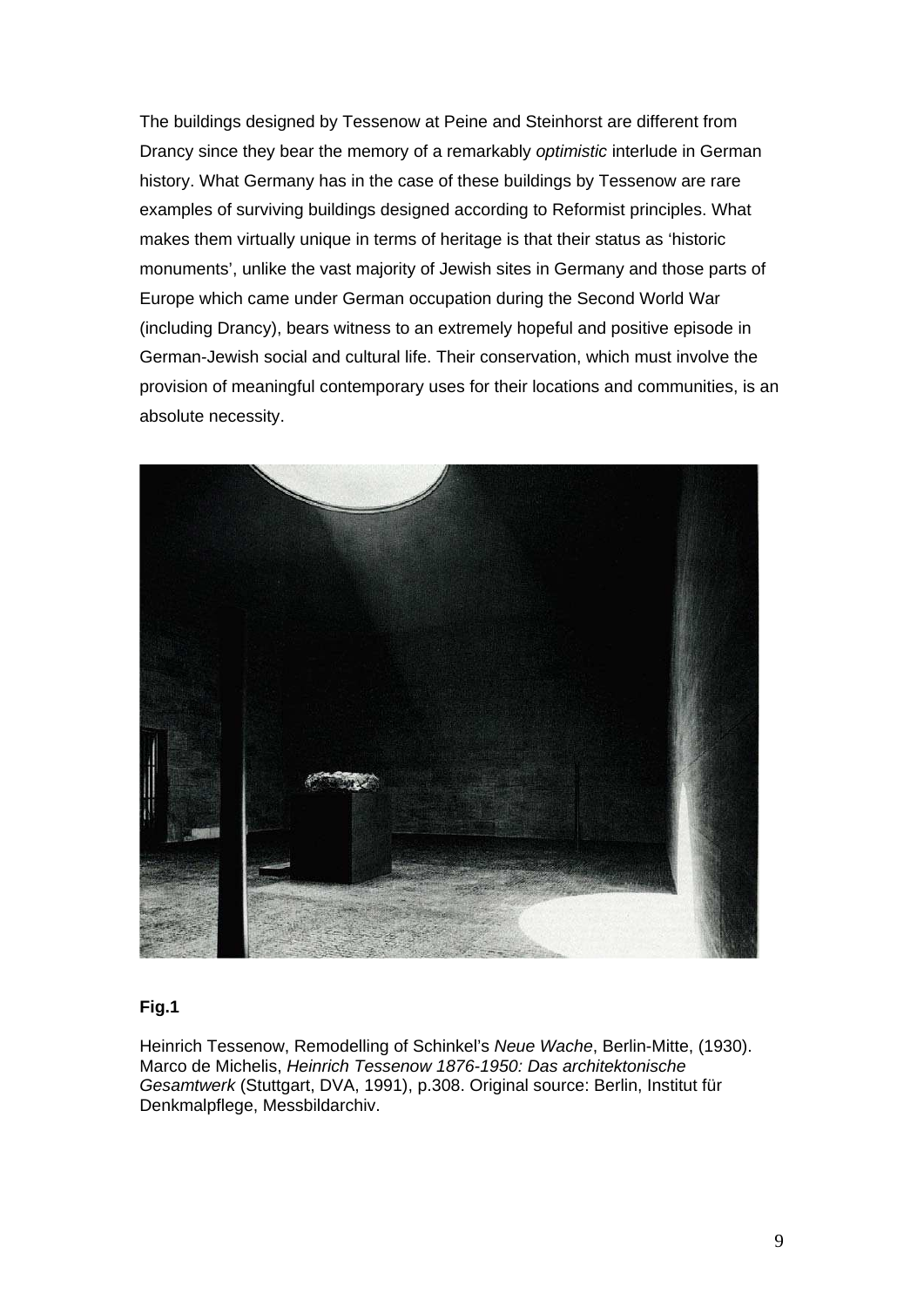

#### **Fig. 2**

Heinrich Tessenow, Teachers' Training College, Peine, (1911-1912). Marco de Michelis, Heinrich Tessenow 1876-1950: Das architektonische Gesamtwerk (Stuttgart, DVA, 1991), p. 223. Original source: Peine, Stadtarchiv.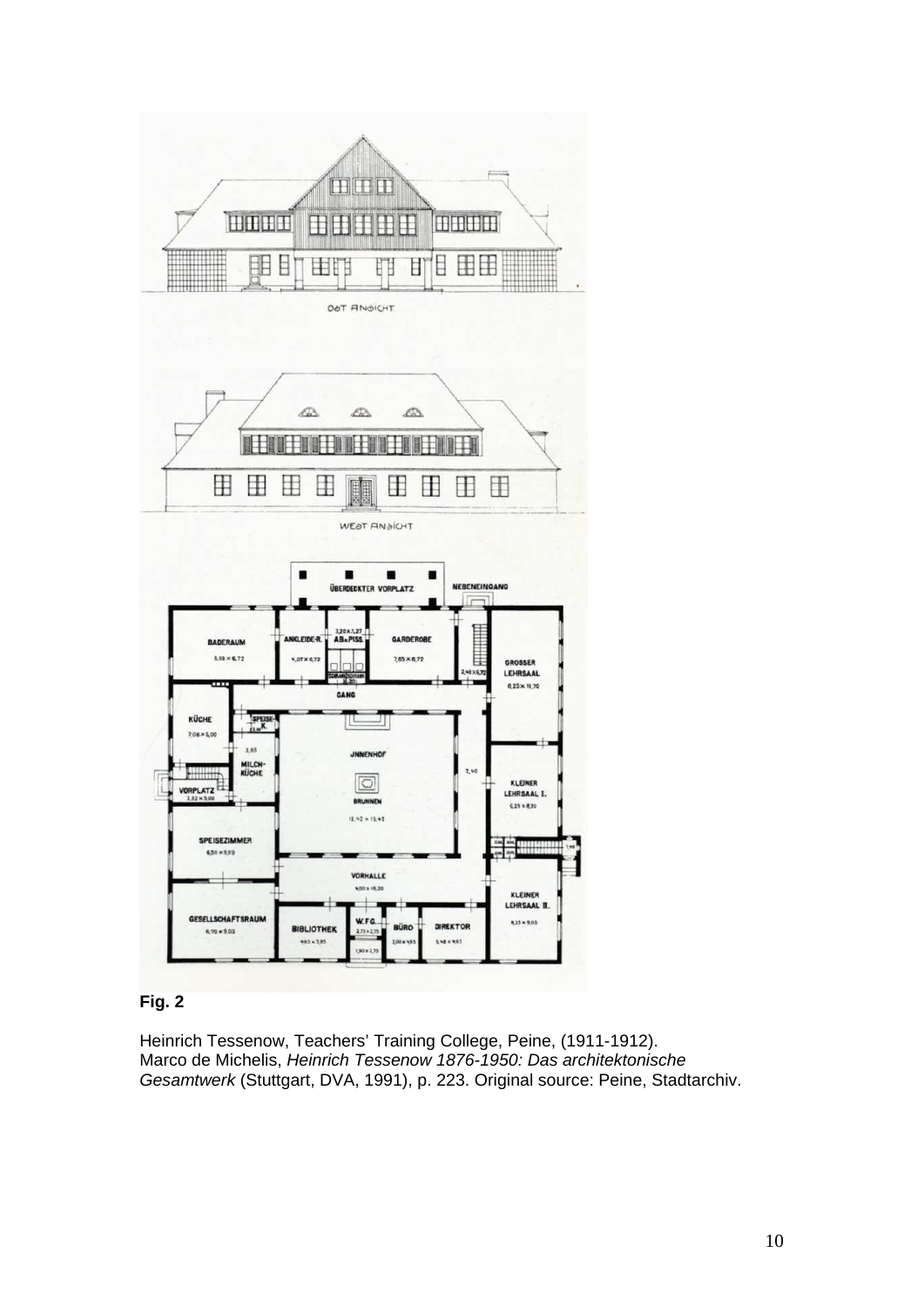

### **Fig. 3**

Heinrich Tessenow, Apprentices' Home for the Teaching Estate for Young Israelite Farmers, Steinhorst near Celle, 1910. Photograph by author.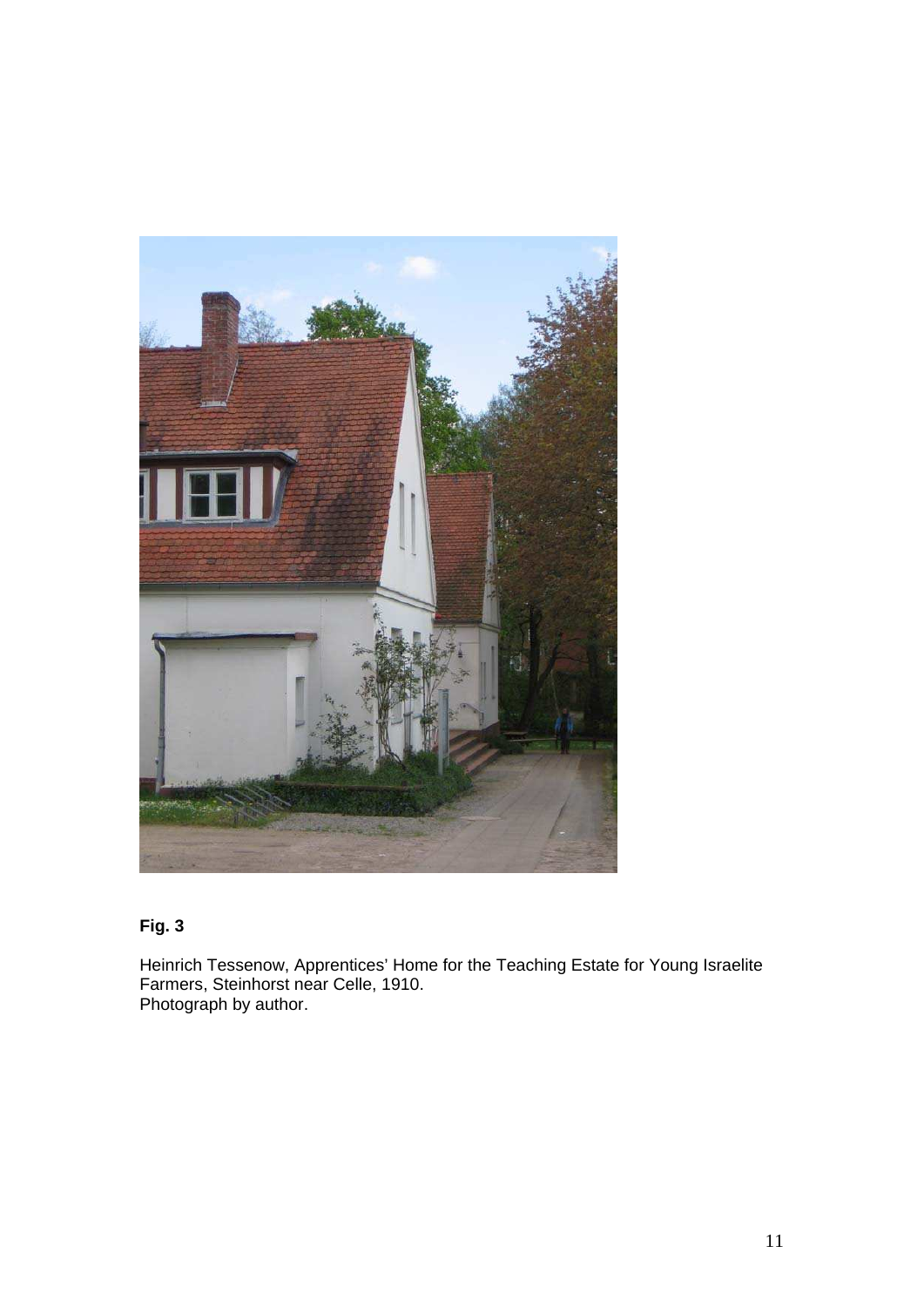

#### **Fig. 4**

Heinrich Tessenow, The Institute for Rhythmic Education, Hellerau near Dresden Birds eye view from the north-west Werner Durth, (ed.), Entwurf zur Moderne Hellerau: Stand Ort Bestimmung (Stuttgart: DVA, 1996), p.61. Original source: Deutscher Werkbund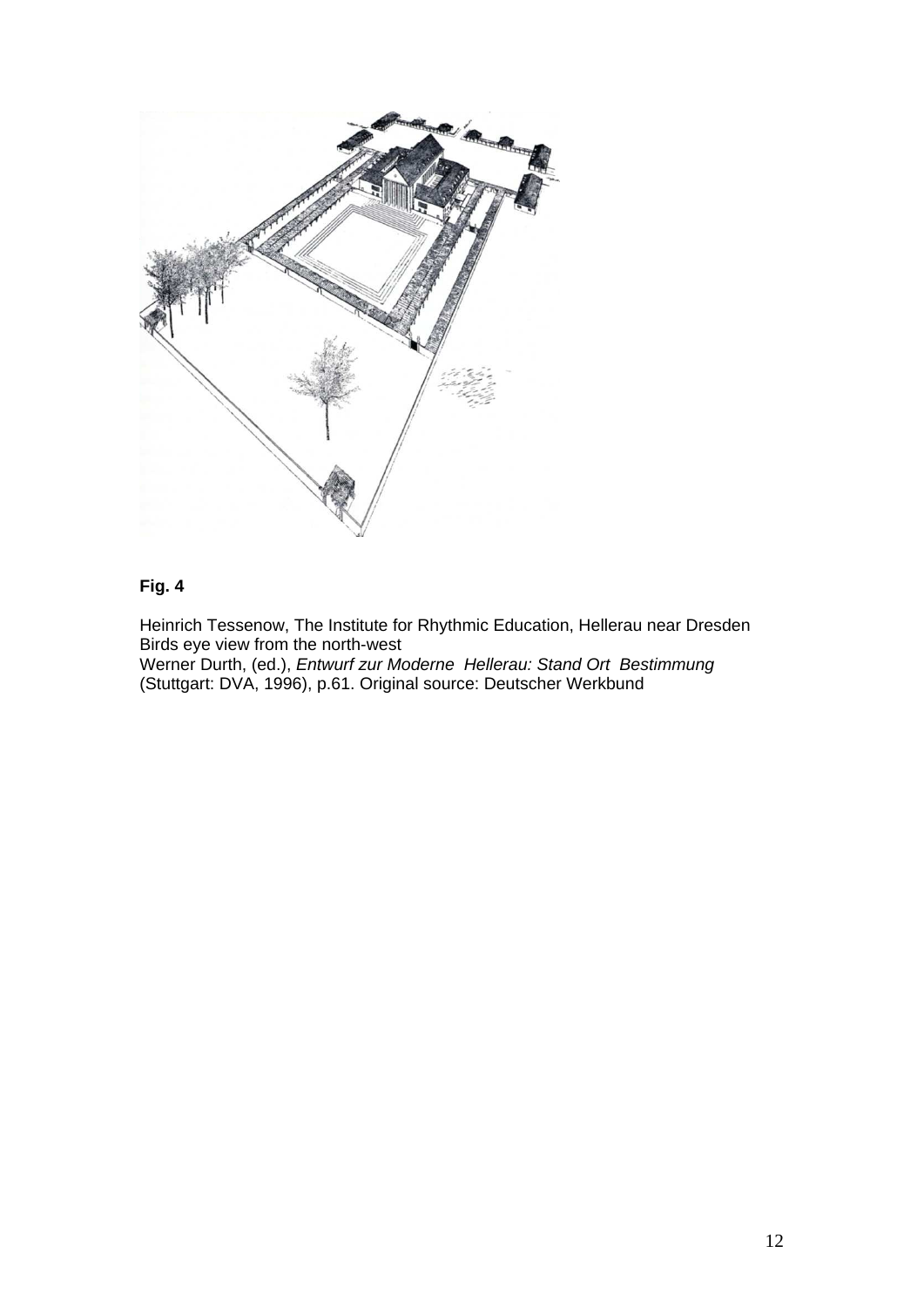#### <span id="page-13-1"></span>NOTES

 $2$  Choay, The Invention of the Historic Monument, p.x.

 $3$  Choay, The Invention of the Historic Monument, pp.12-13.

<sup>4</sup> Choay, The Invention of the Historic Monument, p.14.

<sup>5</sup> See Ernst Bacher (ed.), Kunstwerk oder Denkmal?: Alois Riegls Schriften zur Denkmalpflege (Vienna, Cologne, Weimar: Böhlau, 1995), and 'Riegl, Alois: The Modern Cult of Monuments, its Charter and its Origin', trans. K.W.Forster and D. Ghirardo, Oppositions, no. 25, New York, 1982, 21–51.

 $<sup>6</sup>$  It is interesting to note that Riegl's 'age value' was for him a material fact about the building</sup> and not a transcendant value, as it was for Ruskin (Choay, The Invention of the Historic Monument, p.112) According to Choay, Riegl's age-value 'has some connection with Ruskin's piety value'. (ibid., p.112) 'Gewollter Errinerungswert,' for Riegl, represents the 'eternal present' (ewige Gegenwart) (Bacher, Kunstwerk oder Denkmal? p. 80.)

<sup>7</sup> Jehuda Reinharz, Fatherland or Promised Land: The Dilemma of the German Jew, 1893-1914 (Ann Arbor: The University of Michigan Press, 1975), p.15.

 $8$  The year 1881 is infamous for the start of the three-year pogrom against the Jews in Russia, and led to mass Jewish emigration to Western Europe and North America.

<sup>9</sup> Reinharz, *Fatherland or Promised Land,* p.29.

<sup>10</sup> Reinharz, Fatherland or Promised Land, p.29.

<sup>11</sup> Reinharz, Fatherland or Promised Land, p.183.

 $12$  Eurhythmics was an important aspect of the burgeoning body-culture of the Reform movement. One of its main practitioners and proponents was the Swiss music pedagogue Emile Jaques-Dalcroze for whom Tessenow designed his Institute in the newly-founded Hellerau Garden City just outside Dresden.

<sup>13</sup> Reinharz, Fatherland or Promised Land, p.14.

<sup>14</sup> Reinharz, Fatherland or Promised Land, pp.195-6.

<sup>15</sup> Reinharz, Fatherland or Promised Land, p.220.

 $16$  Sanford Ragins, Jewish Responses to anti-semitism in Germany (1980), p.68. Ragins has the incorrect year of 1883.

<sup>17</sup> Ragins, Jewish Responses, p.69. The deputy chairman of the Association was Gustav Tuch. His son Ernst spelt out the solution to German anti-Semitism:

In Tuch's view the Jews should recognize that their membership in a declining class would lead to disaster, and hence, as an expression of their own self-interest and out of dedication to their self-preservation, they must leave that class en masse and turn to agriculture and primary production. 'The slogan for the economic redemption of German Jewry,' Tuch said, 'thus must read: Get out of the merchant class I Los vom Kaufmannstande]!'. (Ragins, Jewish Responses, p.70)

<span id="page-13-0"></span><sup>&</sup>lt;u>.</u> <sup>1</sup> Françoise Choay, The Invention of the Historic Monument (Cambridge: Cambridge University Press, 2001), trans. Lauren M. O'Connell,p.x [French: Allégorie du patrimoine, Editions du Seuil, 1992].